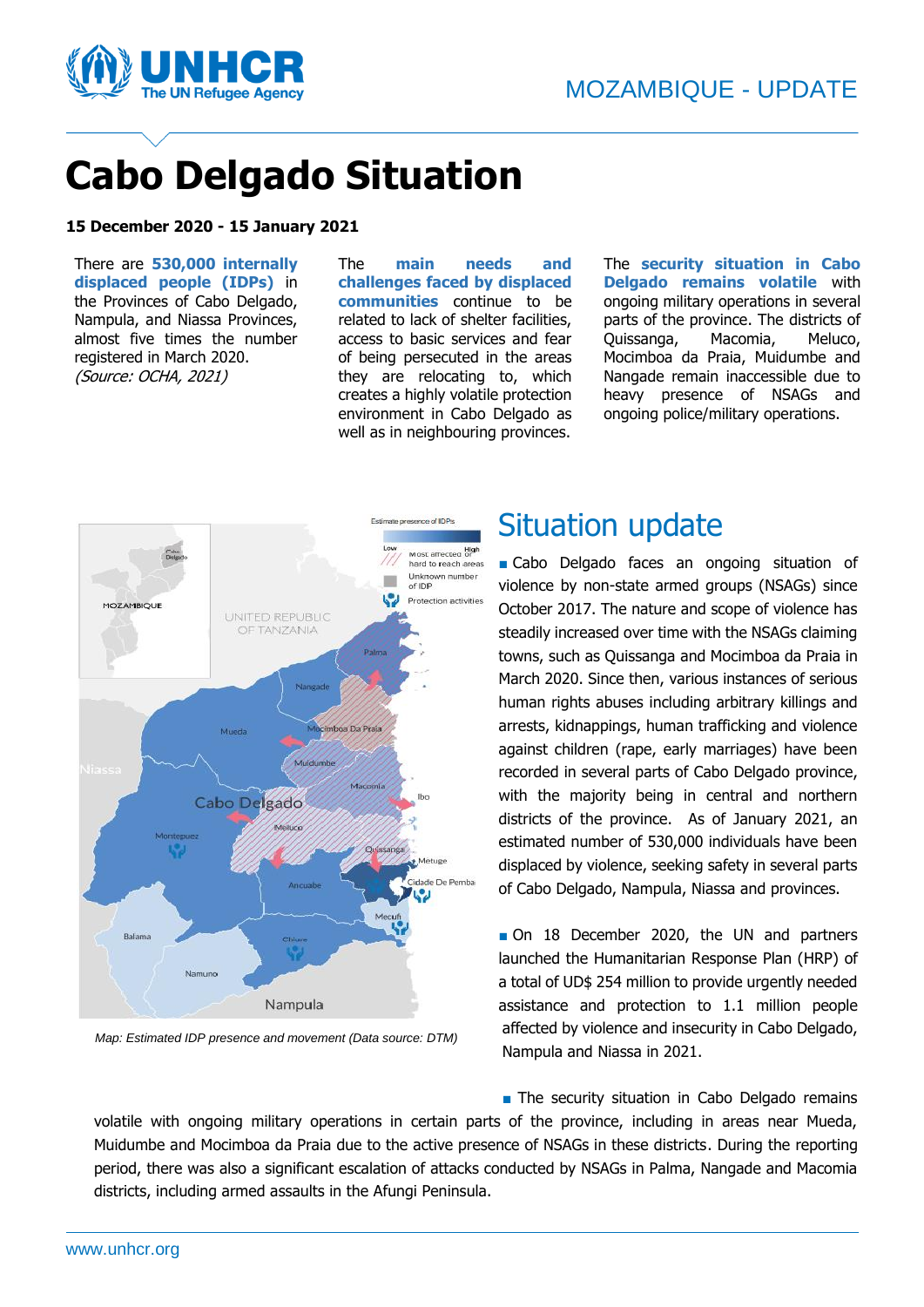

■ The districts of Quissanga, Macomia, Meluco, Mocimboa da Praia, Muidumbe and Nangade remain inaccessible to UN Agencies and other humanitarian actors due to the abovementioned security reasons associated with the heavy presence of NSAGs and ongoing police/military operations. There has also been a significant increase in the number of IDPs – approximately 100,000 new displaced individuals since November 2020 – as a result of ongoing violence in the Province.

■ UNHCR has been continuously working with partners and the Government, in both Cabo Delgado and Nampula, to identify and implement projects to address the most pressing humanitarian needs of IDPs and host communities. UNHCR's main objectives for 2021 are the following: (1) to identify, mitigate and respond to protection risks of the affected populations; (2) to support the resilience of affected communities; (3) to expand community-based protection mechanisms, so as to ensure that affected communities are empowered to address their own protection concerns; and (4) to strengthen public institutions to respond directly to the needs of IDPs in Cabo Delgado.

## **Highlights**

**Tropical Storm Chalane:** Tropical Storm Chalane made landfall in Beira, central Mozambique around 3 AM on 30 December with an approaching speed of 60 knots (111 km/hrs). Although the tropical storm did not affect Cabo Delgado Province directly, consensus already existed among protection actors that Chalane could exacerbate protection issues that had been left lingering among those displaced by Tropical Cyclone Idai as well as protection concerns related to COVID-19. A protection assessment was carried out on 6, 7 and 8 January in five IDP locations in three districts badly hit by the storm. Preliminary findings indicate the following: issues with lack of civil documentation; lack of support with housing, land and property; lack of more individualized income generating activities for the IDPs; among others issues that already existed prior to Tropical Storm Chalane, and have been exacerbated since the storm made landfall in Mozambique.

**Joint mission to Negomano border:** During a joint mission of UNHCR, UNICEF and NRC led by OCHA to Mueda and Negomano between 16 and 20 December, UNHCR conducted a rapid protection assessment in Negomano, at the border with Tanzania, to interview IDPs from the group of 375 Mozambican asylum-seekers who were forcibly returned ("refouled") from Tanzania in October 2020. The mission could not take place earlier due to the insecurity situation in Mueda and Negomano. Following the protection assessment, this group of Mozambican citizens refouled from Tanzania benefited from a distribution of food and core relief items (CRIs)). During the distribution, each family received one tarpaulin, two sleeping mats, two mosquito nets, and two blankets provided by UNHCR, which was supplemented by kitchen sets and clothes from IOM.

#### Needs and gaps

The main needs and challenges faced by displaced communities continue to be related to lack of shelter facilities, access to basic services and fear of being persecuted in the areas they are relocating to, which creates a highly volatile protection environment in Cabo Delgado as well as in neighbouring provinces. Increased protection monitoring is needed, especially in hard-to-reach areas, to assist individuals settled there, who are often the most vulnerable groups.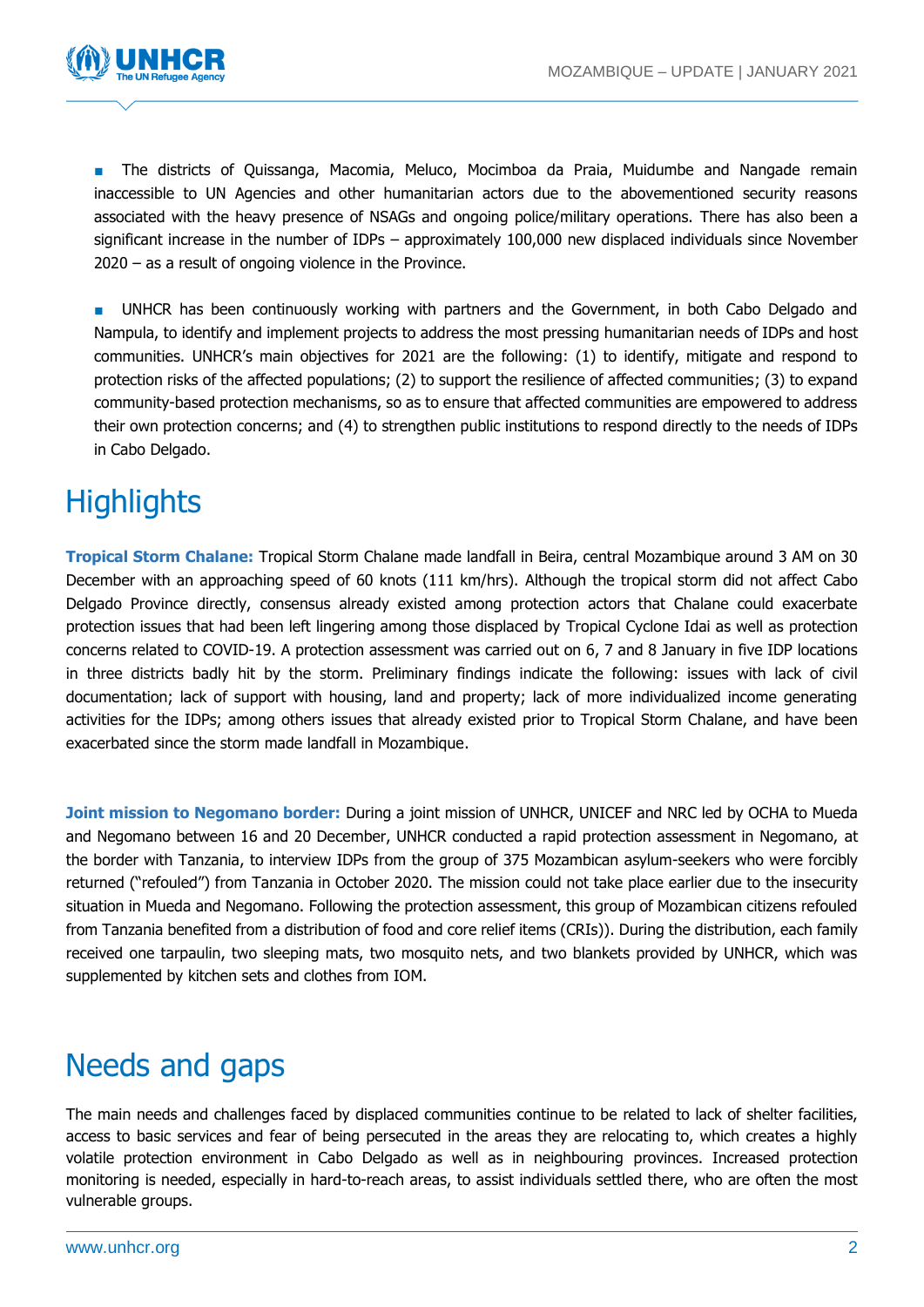

UNHCR has been conducting visits to several IDP sites to assess the situation of those who have been relocated by the Government, stressing the guidelines developed by the Protection Cluster for the voluntary relocation of IDPs, and the need to ensure their dignity and safety, as well as the sustainable integration of IDPs in new areas and ensure their access to basic services. During recent visits to Ancuabe and Chiure IDPs sites, the following gaps were observed: lack of latrines, no water, no lighting, IDPs who are separated from their relatives, among others. It has also been observed that a high number of women heads of household must walk long distances to collect firewood and materials to build their own houses. These identified gaps have been shared with respective Cluster Coordinators, and appropriate action is being taken.

### Working in partnership

In its role as Protection Cluster lead in Mozambique, UNHCR has been building up its presence in both Cabo Delgado and Nampula Provinces to strengthen coordination in these areas, as well as to participate in inter-agency efforts with UN partners and international and local organizations in support of the government's response to the IDP situation.

#### Response update

- UNHCR this year will continue to distribute CRIs that will assist up to 32,000 households, including IDPs and members of host communities. As of January 2021, UNHCR and partners distributed CRIs for 7,956 newly arrived heads of households in the 25 de Junho site (Metuge District, Cabo Delgado), as well as for 8,942 heads of households from displaced communities in Nampula.
- A prevention of sexual exploitation and abuse (PSEA) network was established in Cabo Delgado in December 2020, led by UNHCR and co-led by Save the Children. This strengthening of PSEA coordination in Cabo Delgado is essential for enhancing SEA complaints mechanisms and reporting across organizations, as well as ensuring common messaging and capacity building for prevention purposes.
- A scale-up of UNHCR's involvement in camp coordination and camp management (CCCM) activities is ongoing. On 6 January, UNHCR visited three IDP temporary sites in Metuge to asses potential CCCM interventions required. The preliminary findings indicate that IDPs hosted in temporary sites in Nangua and 25 de Junho should be relocated to different locations as these sites are prone to flooding, in addition to the fact that 25 de Junho is currently overpopulated.
- UNHCR and its partner Catholic University launched a legal assistance project in Pemba. The legal clinic of the Catholic University started providing legal counselling and legal assistance through mobile services targeting 20,000 people from the IDPs and host communities in Pemba. This project aims at facilitating access to legal documentation and birth registration certificates as part of the protection strategy to prevent statelessness.
- Ongoing livelihoods assessments are being conducted in Cabo Delgado. UNHCR initiated a market and value chain assessment to identify relevant and viable sectors that can offer livelihoods opportunities for IDPs in Cabo Delgado. Multiple meetings took place with the private sector, line ministries and humanitarian actors, and field visits to areas hosting IDPs took place.

### Financial information

UNHCR's financial requirements for the Emergency Response to the Cabo Delgado Situation in 2020-2021 total US\$ 19.2 million. As of January 2021, 39 per cent of these needs have been funded. UNHCR is grateful to donors who have supported UNHCR's response, including the United States of America (US\$ 4.9 million), Japan (US\$ 900,000),